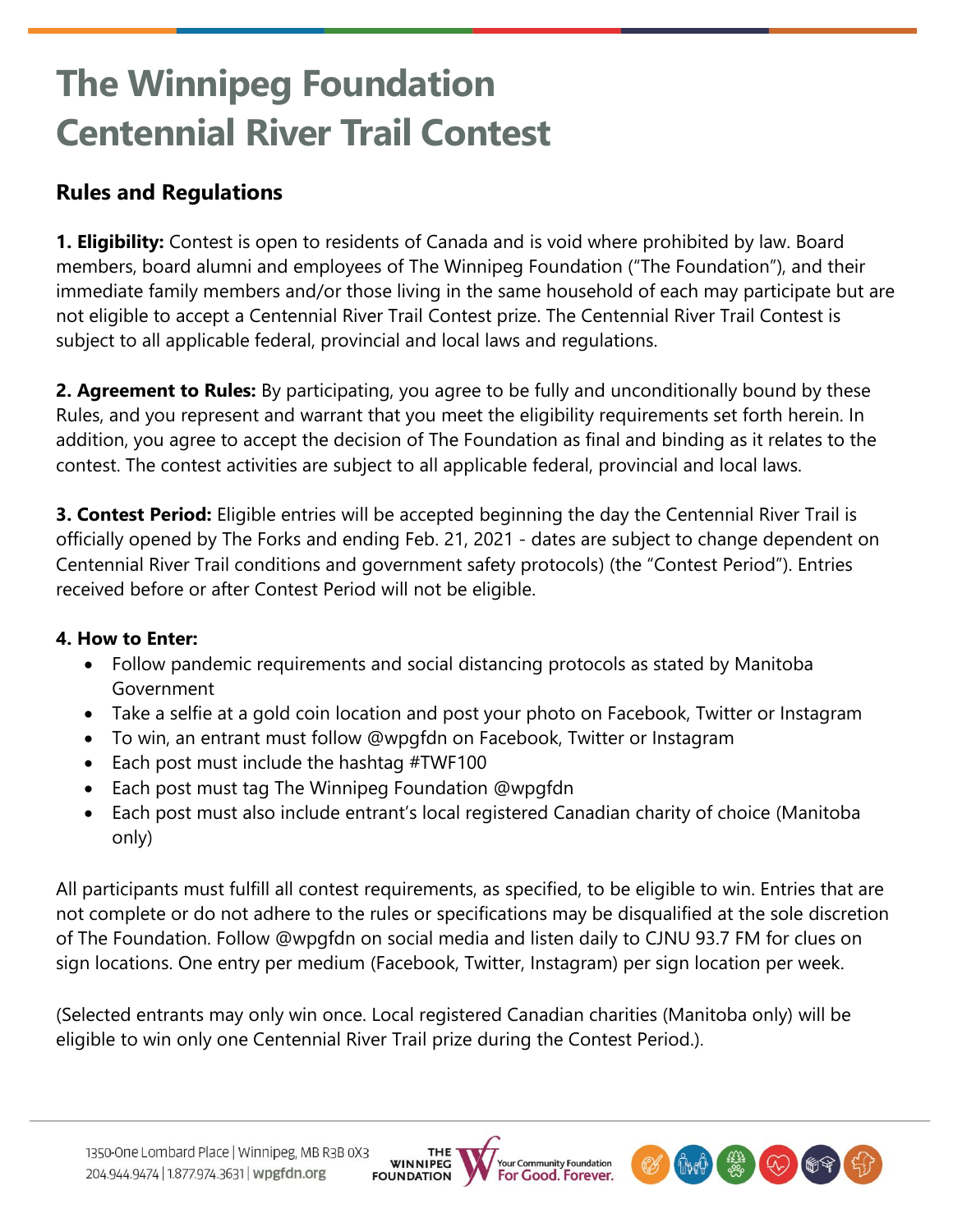**5. Odds:** The odds of winning depend upon the number of people who participate and will vary from week to week.

**6. Winner selection and notification:** Each week, five eligible winners will be determined by a random selection process from all entries received that week, to win a one-time, \$1,000 grant to their local registered Canadian charity of choice (Manitoba only). No substitutions are permitted. No charitable tax receipt will be issued to the winner for the grant made. Winners will be notified via The Winnipeg Foundation social media platforms during the Contest Period approximately two days after the closing of each weekly contest. If a winner cannot be contacted, is ineligible, or fails to claim the prize within 14 days from the time recognition notification was sent, then the prize may be forfeited, and an alternate entrant will be selected. The grant in the name of the winner is conditioned upon compliance with any and all federal and provincial laws and regulations. Any violation of these official rules by any entrant (at The Foundation's sole discretion) will result in disqualification and all privileges will be immediately terminated.

**7. Rights Granted by you:** By participating in this activity you understand that The Foundation, anyone acting on behalf of The Foundation, or its respective licensees, successors and assigns will have the right, where permitted by law, without any further notice, review or consent to print, publish, broadcast, distribute, and use, worldwide in any media now known or hereafter in perpetuity and throughout the world, your entry, including, without limitation, the entry and entrant's name, portrait, picture, voice, likeness, image or statements about the contest as news, publicity or information and for trade, advertising, public relations and promotional purposes without any further compensation.

**8. Terms:** The Foundation reserves the right, in its sole discretion, to cancel, terminate, modify or suspend the Centennial River Trail Contest should (in its sole discretion) a virus, bugs, non-authorized human intervention, fraud or other causes beyond its control corrupt or affect the administration, security, fairness or proper conduct of the contest. The Foundation reserves the right at its sole discretion to disqualify any person who tampers or attempts to tamper with the entry process or the operation of the Centennial River Trail activity or violates these Terms & Conditions.

The Foundation has the right, in its sole discretion, to maintain the integrity of the contest activities, to void entries for any reason. Any attempt by an entrant to deliberately damage any web site or undermine the legitimate operation of the recognition activities may be a violation of criminal and civil laws and should such an attempt be made, The Foundation reserves the right to seek damages from any such person to the fullest extent permitted by law.

**9. Limitation of Liability:** By participating you agree to release and hold harmless The Foundation and its subsidiaries, affiliates, advertising and promotion agencies, partners, representatives, agents, successors, assigns, employees, officers and directors from any liability, illness, injury, death, loss, litigation, claim or damage whatsoever that may occur, directly or indirectly, whether caused by negligence or not, from, relating to or in connection with: (i) such participant's participation in the